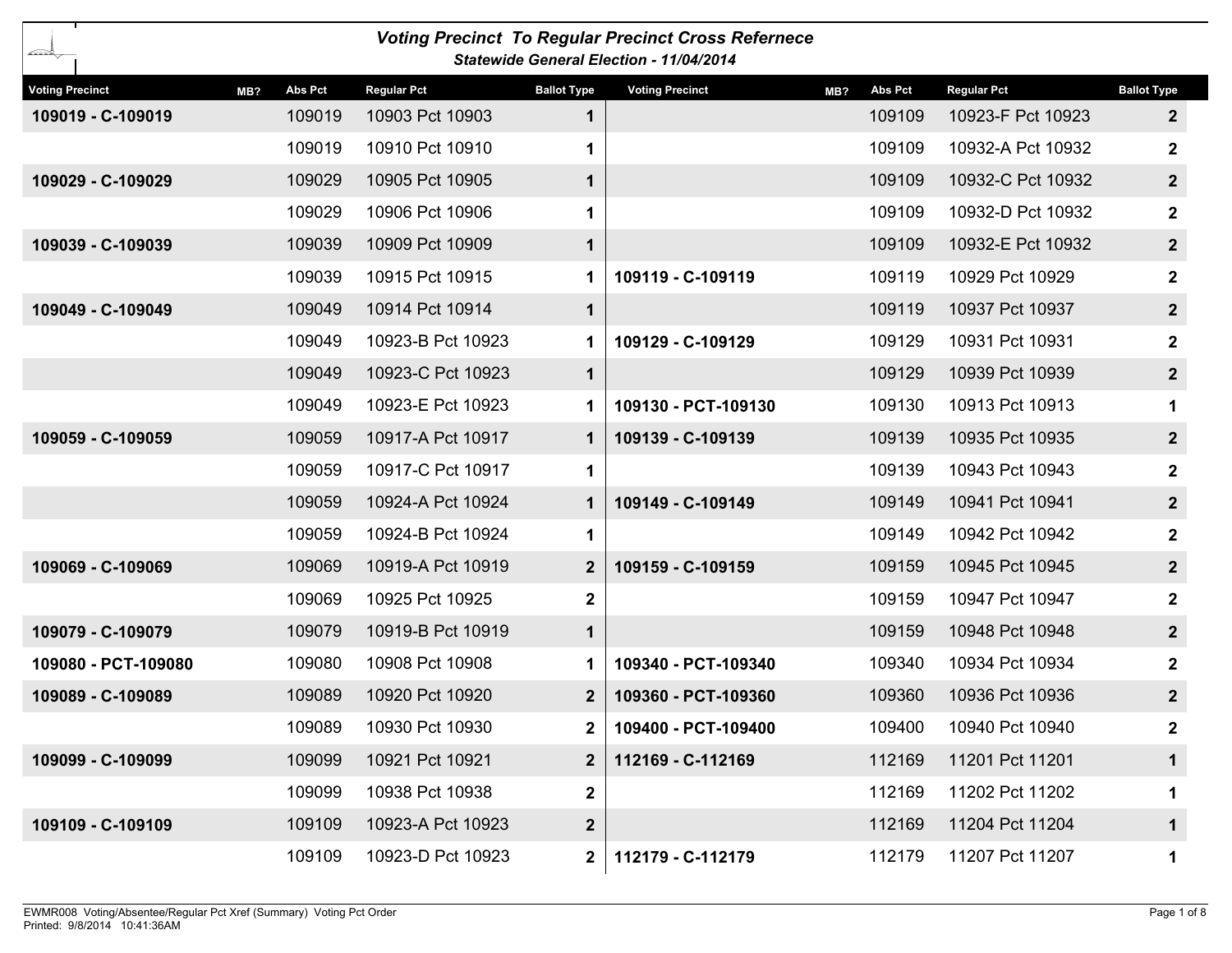| MB? | <b>Abs Pct</b> | <b>Regular Pct</b> | <b>Ballot Type</b>                           | <b>Voting Precinct</b> | MB? | <b>Abs Pct</b> | <b>Regular Pct</b> | <b>Ballot Type</b> |
|-----|----------------|--------------------|----------------------------------------------|------------------------|-----|----------------|--------------------|--------------------|
|     | 112179         | 11218 Pct 11218    | $\mathbf 1$<br>204059 - C-204059             |                        |     | 204059         | 20440 Pct 20440    | $\overline{7}$     |
|     | 112189         | 11211 Pct 11211    | 1                                            |                        |     | 204059         | 20447 Pct 20447    | $\overline{7}$     |
|     | 112189         | 11216 Pct 11216    | 1                                            | 204069 - C-204069      |     | 204069         | 20442 Pct 20442    | $5\phantom{1}$     |
|     | 112199         | 11222-A Pct 11222  | 1                                            |                        |     | 204069         | 20446 Pct 20446    | 5                  |
|     | 112199         | 11222-C Pct 11222  | $\mathbf 1$                                  | 204079 - C-204079      |     | 204079         | 20449 Pct 20449    | $5\phantom{1}$     |
|     | 112199         | 11222-E Pct 11222  | 1                                            |                        |     | 204079         | 20451 Pct 20451    | 5                  |
|     | 112199         | 11222-F Pct 11222  | 1                                            |                        |     | 204079         | 20452-A Pct 20452  | $5\phantom{1}$     |
|     | 112209         | 11227 Pct 11227    | $\mathbf 2$                                  |                        |     | 204079         | 20452-B Pct 20452  | 5                  |
|     | 112209         | 11250 Pct 11250    | $\overline{2}$                               | 204350 - PCT-204350    |     | 204350         | 20435 Pct 20435    | $\overline{7}$     |
|     | 112219         | 11244 Pct 11244    | 2                                            | 204390 - PCT-204390    |     | 204390         | 20439 Pct 20439    | $5\phantom{1}$     |
|     | 112219         | 11249 Pct 11249    | $\mathbf 2$                                  | 204410 - PCT-204410    |     | 204410         | 20441 Pct 20441    | $\overline{7}$     |
|     | 112280         | 11228 Pct 11228    | $\overline{\mathbf{2}}$<br>207089 - C-207089 |                        |     | 207089         | 20718 Pct 20718    | 9                  |
|     | 112330         | 11233 Pct 11233    | $\boldsymbol{2}$                             |                        |     | 207089         | 20719-C Pct 20719  | 9                  |
|     | 203019         | 20303 Pct 20303    | 4                                            |                        |     | 207089         | 20728 Pct 20728    | 9                  |
|     | 203019         | 20307 Pct 20307    | 4                                            | 208099 - C-208099      |     | 208099         | 20811 Pct 20811    | 11                 |
|     | 203029         | 20305 Pct 20305    | 4                                            |                        |     | 208099         | 20817-A Pct 20817  | 11                 |
|     | 203029         | 20315 Pct 20315    | 4                                            | 208100 - PCT-208100    |     | 208100         | 20810 Pct 20810    | 11                 |
|     | 203040         | 20304 Pct 20304    | 4                                            | 208109 - C-208109      |     | 208109         | 20814 Pct 20814    | 12                 |
|     | 203060         | 20306 Pct 20306    | 4                                            |                        |     | 208109         | 20823 Pct 20823    | 12                 |
|     | 203080         | 20308 Pct 20308    | 4                                            | 208119 - C-208119      |     | 208119         | 20816 Pct 20816    | 12                 |
|     | 203130         | 20313 Pct 20313    | $\overline{\mathbf{4}}$                      |                        |     | 208119         | 20824 Pct 20824    | 12                 |
|     | 204039         | 20432-A Pct 20432  | 5                                            | 208129 - C-208129      |     | 208129         | 20817-B Pct 20817  | 12                 |
|     | 204039         | 20432-B Pct 20432  | 5                                            | 208139 - C-208139      |     | 208139         | 20820 Pct 20820    | 12                 |
|     | 204039         | 20432-C Pct 20432  | 5                                            |                        |     | 208139         | 20821-B Pct 20821  | 12                 |
|     | 204049         | 20432-D Pct 20432  | 6                                            | 208149 - C-208149      |     | 208149         | 20826 Pct 20826    | 12                 |
|     | 204049         | 20432-E Pct 20432  | 6                                            |                        |     | 208149         | 20827 Pct 20827    | 12                 |
|     |                |                    |                                              |                        |     |                |                    |                    |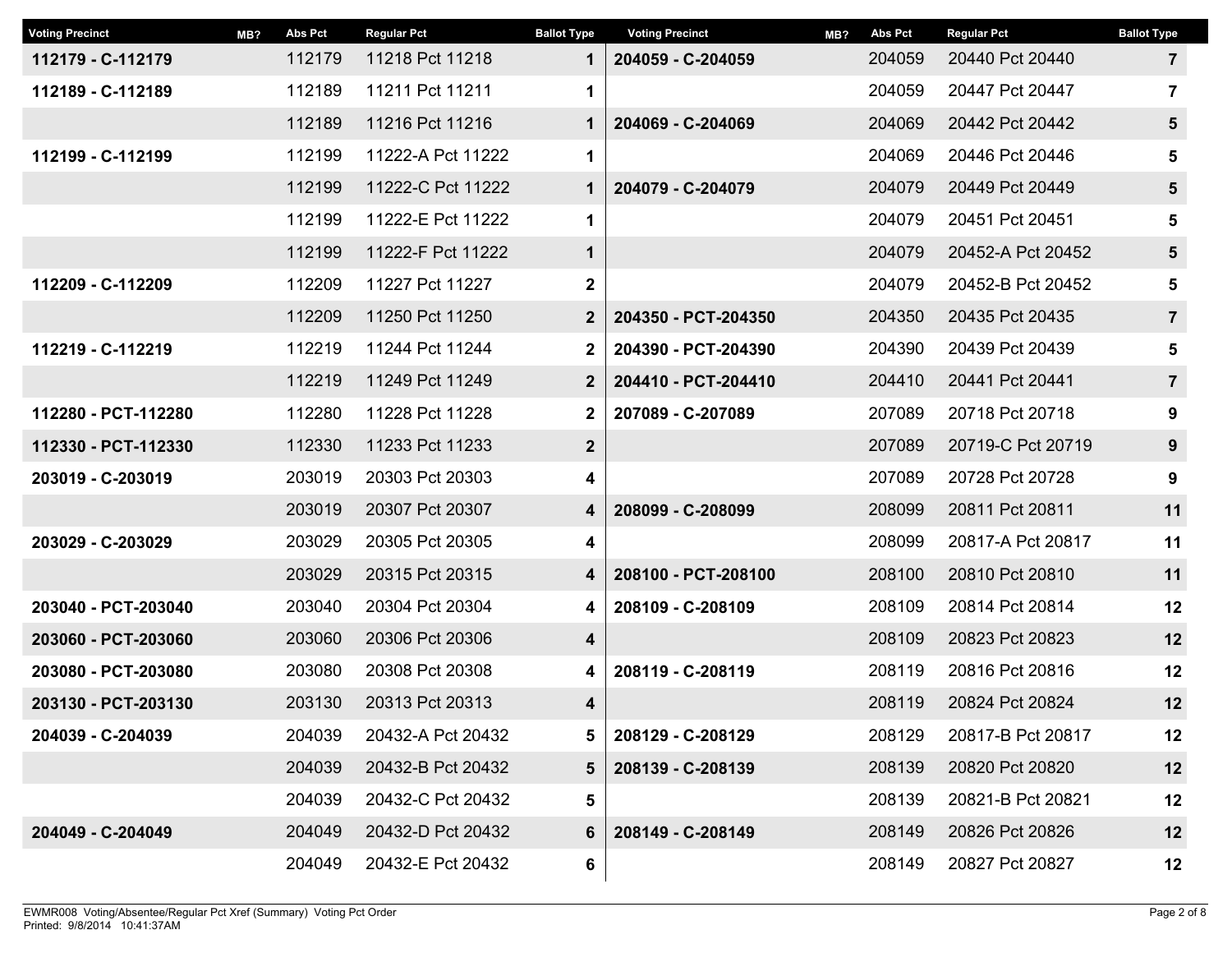| MB? | <b>Abs Pct</b> | <b>Regular Pct</b> | <b>Ballot Type</b> | <b>Voting Precinct</b> | MB?                     | <b>Abs Pct</b> | <b>Regular Pct</b> | <b>Ballot Type</b> |
|-----|----------------|--------------------|--------------------|------------------------|-------------------------|----------------|--------------------|--------------------|
|     | 208250         | 20825 Pct 20825    | 12                 |                        |                         | 305029         | 30502 Pct 30502    | $\overline{2}$     |
|     | 209159         | 20934-A Pct 20934  | $\mathbf 2$        | 305039 - C-305039      |                         | 305039         | 30503 Pct 30503    | $\mathbf{2}$       |
|     | 209159         | 20934-B Pct 20934  | $\mathbf{2}$       |                        |                         | 305039         | 30504 Pct 30504    | $\overline{2}$     |
|     | 209159         | 20938 Pct 20938    | $\mathbf 2$        | 305049 - C-305049      |                         | 305049         | 30506 Pct 30506    | $\boldsymbol{2}$   |
|     | 209169         | 20944 Pct 20944    | $\boldsymbol{2}$   |                        |                         | 305049         | 30508 Pct 30508    | $\boldsymbol{2}$   |
|     | 209169         | 20945 Pct 20945    | $\mathbf 2$        | 305050 - PCT-305050    |                         | 305050         | 30505 Pct 30505    | $\mathbf{2}$       |
|     | 209370         | 20937 Pct 20937    | $\mathbf{2}$       | 305059 - C-305059      |                         | 305059         | 30507 Pct 30507    | $\mathbf{2}$       |
|     | 212179         | 21201 Pct 21201    | 15                 |                        |                         | 305059         | 30509 Pct 30509    | $\boldsymbol{2}$   |
|     | 212179         | 21202 Pct 21202    | 15                 | 305069 - C-305069      |                         | 305069         | 30510 Pct 30510    | $\mathbf{2}$       |
|     | 212179         | 21255-A Pct 21255  | 15                 |                        |                         | 305069         | 30511 Pct 30511    | $\mathbf{2}$       |
|     | 212189         | 21209 Pct 21209    | 16                 |                        |                         | 305069         | 30521 Pct 30521    | $\mathbf{2}$       |
|     | 212189         | 21253-A Pct 21253  | 16                 | 305079 - C-305079      |                         | 305079         | 30513 Pct 30513    | $\mathbf{2}$       |
|     | 212189         | 21253-B Pct 21253  | 16                 |                        |                         | 305079         | 30515 Pct 30515    | $\mathbf{2}$       |
|     | 212199         | 21229-B Pct 21229  | 18                 |                        |                         | 305079         | 30520 Pct 30520    | $\mathbf{2}$       |
|     | 212199         | 21229-C Pct 21229  | 18                 | 310089 - C-310089      |                         | 310089         | 31030 Pct 31030    | 23                 |
|     | 212199         | 21229-D Pct 21229  | 18                 |                        |                         | 310089         | 31033 Pct 31033    | 23                 |
|     | 212199         | 21231 Pct 21231    | 18                 | 310099 - C-310099      |                         | 310099         | 31032 Pct 31032    | 23                 |
|     | 212209         | 21233-B Pct 21233  | 18                 |                        |                         | 310099         | 31036 Pct 31036    | 23                 |
|     | 212209         | 21233-C Pct 21233  | 18                 | 310109 - C-310109      |                         | 310109         | 31034 Pct 31034    | 23                 |
|     | 212209         | 21236-A Pct 21236  | 18                 |                        |                         | 310109         | 31038 Pct 31038    | 23                 |
|     | 212219         | 21243 Pct 21243    | 18                 | 310310 - PCT-310310    |                         | 310310         | 31031 Pct 31031    | 23                 |
|     | 212219         | 21248 Pct 21248    |                    | 310410 - PCT-310410    |                         | 310410         | 31041 Pct 31041    | 23                 |
|     | 212300         | 21230 Pct 21230    |                    | 311119 - C-311119      |                         | 311119         | 31144 Pct 31144    | $\mathbf{2}$       |
|     | 301019         | 30145 Pct 30145    | $\mathbf 2$        |                        |                         | 311119         | 31151 Pct 31151    | $\boldsymbol{2}$   |
|     | 301019         | 30153 Pct 30153    | $\mathbf{2}$       | 311129 - C-311129      |                         | 311129         | 31148 Pct 31148    | $\mathbf{2}$       |
|     | 305029         | 30501 Pct 30501    | $\mathbf 2$        |                        |                         | 311129         | 31149 Pct 31149    | $\mathbf{2}$       |
|     |                |                    |                    |                        | 18 I<br>18 <sup>1</sup> |                |                    |                    |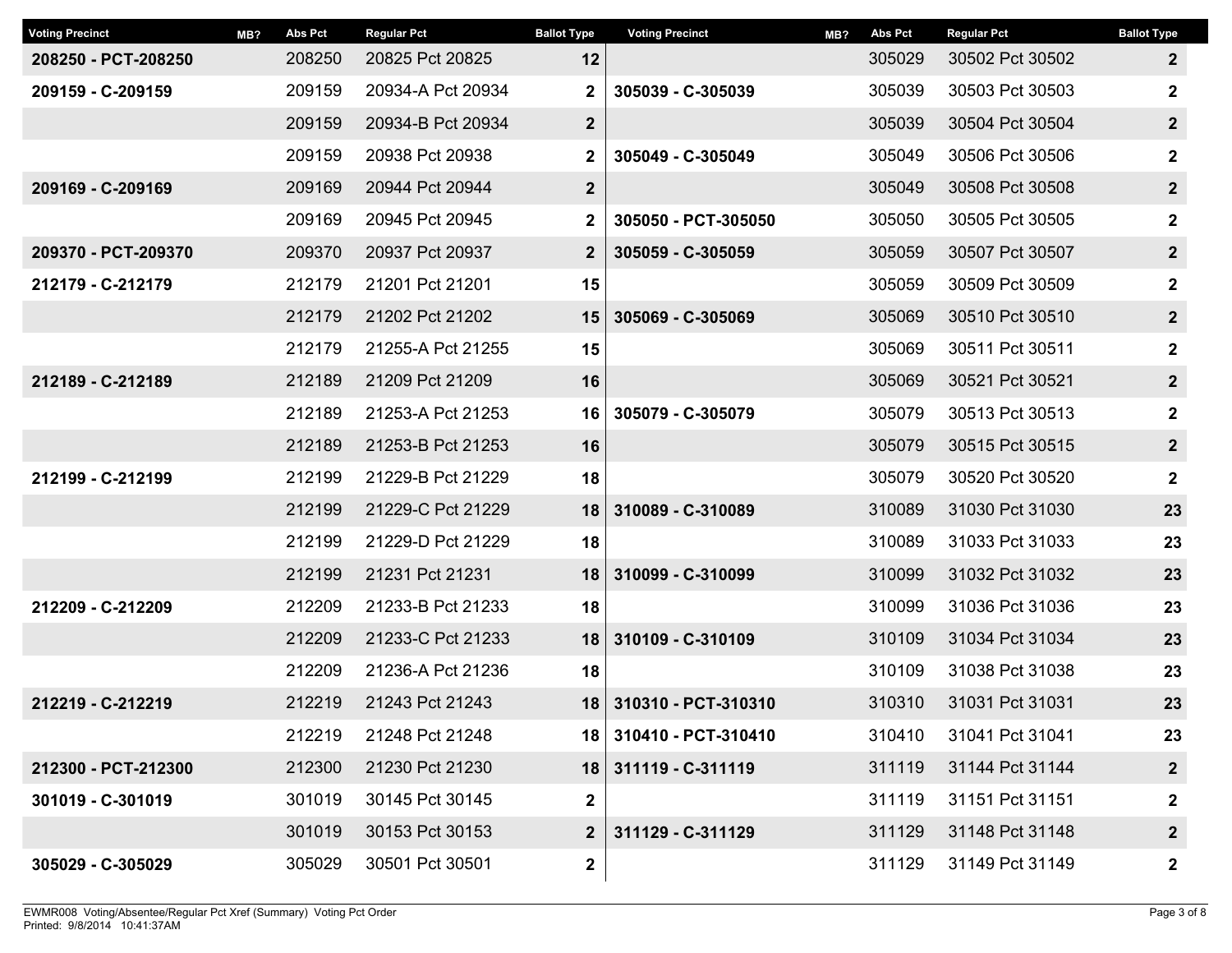| MB? | <b>Abs Pct</b> | <b>Regular Pct</b> | <b>Ballot Type</b> | <b>Voting Precinct</b> | MB? | <b>Abs Pct</b> | <b>Regular Pct</b> | <b>Ballot Type</b> |
|-----|----------------|--------------------|--------------------|------------------------|-----|----------------|--------------------|--------------------|
|     | 311139         | 31154 Pct 31154    | $\boldsymbol{2}$   |                        |     | 312249         | 31251 Pct 31251    | $\overline{2}$     |
|     | 311139         | 31156 Pct 31156    | $\mathbf 2$        |                        |     | 312249         | 31258 Pct 31258    | $\boldsymbol{2}$   |
|     | 311149         | 31155 Pct 31155    | $\mathbf{2}$       | 312390 - PCT-312390    |     | 312390         | 31239 Pct 31239    | $\mathbf{2}$       |
|     | 311149         | 31157 Pct 31157    | $\mathbf 2$        | 402019 - C-402019      |     | 402019         | 40222 Pct 40222    | 25                 |
|     | 311520         | 31152 Pct 31152    | $\boldsymbol{2}$   |                        |     | 402019         | 40231 Pct 40231    | 25                 |
|     | 312159         | 31212 Pct 31212    | $\mathbf 2$        | 402029 - C-402029      |     | 402029         | 40227 Pct 40227    | 25                 |
|     | 312159         | 31219 Pct 31219    | $\boldsymbol{2}$   |                        |     | 402029         | 40229 Pct 40229    | 25                 |
|     | 312169         | 31214 Pct 31214    | $\mathbf 2$        | 402039 - C-402039      |     | 402039         | 40234 Pct 40234    | 25                 |
|     | 312169         | 31224 Pct 31224    | $\boldsymbol{2}$   |                        |     | 402039         | 40238 Pct 40238    | 25                 |
|     | 312179         | 31216 Pct 31216    | $\mathbf 2$        | 402049 - C-402049      |     | 402049         | 40235 Pct 40235    | 25                 |
|     | 312179         | 31217 Pct 31217    | $\mathbf 2$        |                        |     | 402049         | 40236 Pct 40236    | 25                 |
|     | 312179         | 31226 Pct 31226    | $\mathbf 2$        |                        |     | 402049         | 40237 Pct 40237    | 25                 |
|     | 312189         | 31218 Pct 31218    | $\mathbf{2}$       | 402230 - PCT-402230    |     | 402230         | 40223 Pct 40223    | 25                 |
|     | 312189         | 31225 Pct 31225    | $\mathbf 2$        | 404250 - PCT-404250    |     | 404250         | 40425 Pct 40425    | $\overline{7}$     |
|     | 312199         | 31222 Pct 31222    | $\mathbf 2$        | 404330 - PCT-404330    |     | 404330         | 40433 Pct 40433    | $\overline{7}$     |
|     | 312199         | 31223 Pct 31223    | $\mathbf 2$        | 406059 - C-406059      |     | 406059         | 40610 Pct 40610    | 26                 |
|     | 312209         | 31227 Pct 31227    | $\boldsymbol{2}$   |                        |     | 406059         | 40612 Pct 40612    | 26                 |
|     | 312209         | 31228 Pct 31228    | $\mathbf 2$        | 406069 - C-406069      |     | 406069         | 40613 Pct 40613    | 26                 |
|     | 312219         | 31229 Pct 31229    | $\boldsymbol{2}$   |                        |     | 406069         | 40618 Pct 40618    | 26                 |
|     | 312219         | 31235 Pct 31235    | $\mathbf 2$        | 406140 - PCT-406140    |     | 406140         | 40614 Pct 40614    | 26                 |
|     | 312229         | 31237 Pct 31237    | 24                 | 406170 - PCT-406170    |     | 406170         | 40617 Pct 40617    | 26                 |
|     | 312229         | 31246 Pct 31246    | 24                 | 406190 - PCT-406190    |     | 406190         | 40619 Pct 40619    | 26                 |
|     | 312239         | 31240 Pct 31240    |                    | 409079 - C-409079      |     | 409079         | 40949 Pct 40949    | $\boldsymbol{2}$   |
|     | 312239         | 31242 Pct 31242    | 24                 |                        |     | 409079         | 40950 Pct 40950    | $\mathbf 2$        |
|     | 312239         | 31243 Pct 31243    | 24                 | 409460 - PCT-409460    |     | 409460         | 40946 Pct 40946    | $\boldsymbol{2}$   |
|     | 312249         | 31247 Pct 31247    | $\mathbf{2}$       | 412089 - C-412089      |     | 412089         | 41201-B Pct 41201  | $\mathbf{2}$       |
|     |                |                    |                    |                        | 24  |                |                    |                    |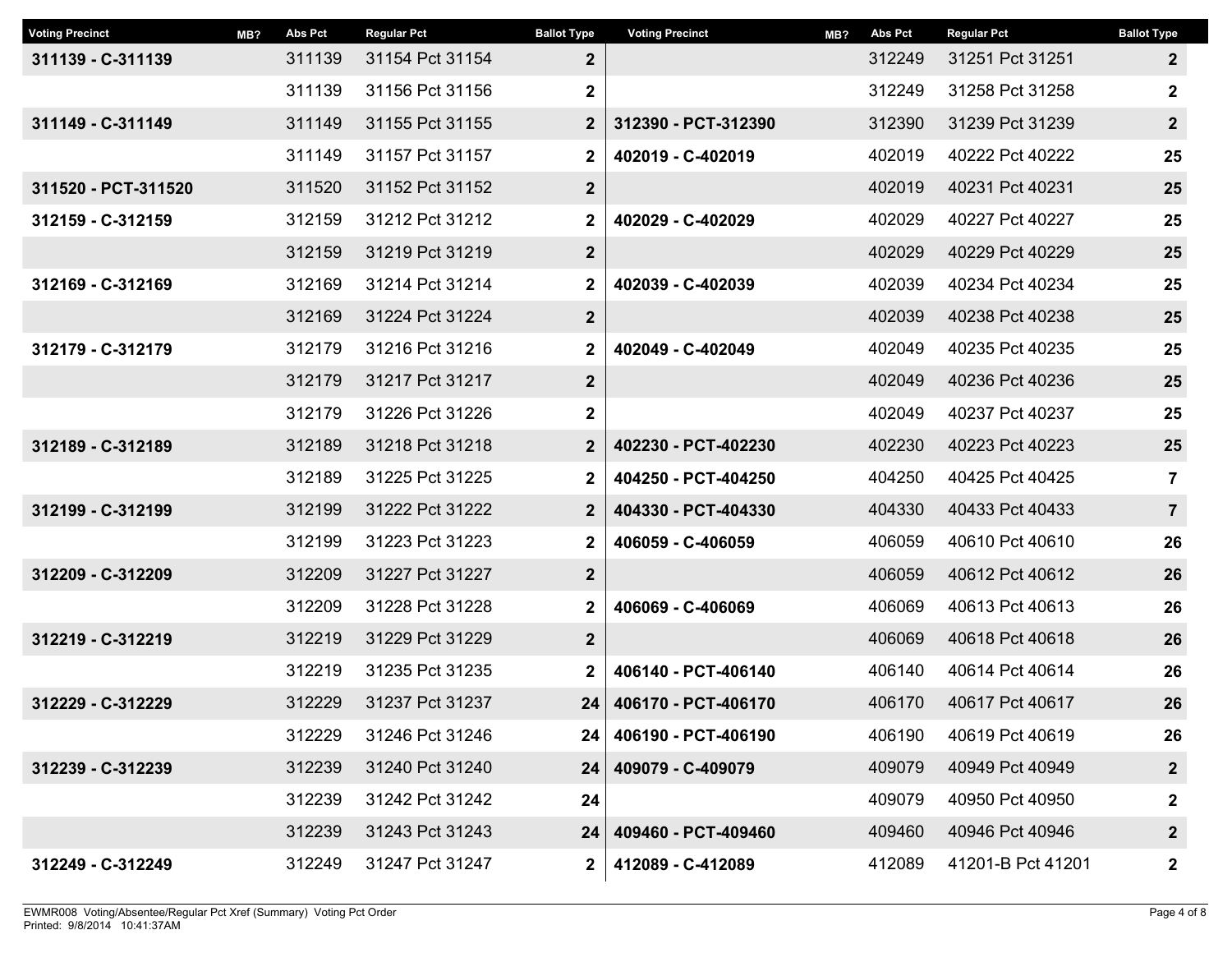| <b>Voting Precinct</b> | MB? | <b>Abs Pct</b> | <b>Regular Pct</b> | <b>Ballot Type</b> | <b>Voting Precinct</b> | MB? | <b>Abs Pct</b> | <b>Regular Pct</b> | <b>Ballot Type</b> |
|------------------------|-----|----------------|--------------------|--------------------|------------------------|-----|----------------|--------------------|--------------------|
| 412089 - C-412089      |     | 412089         | 41201-C Pct 41201  | $\mathbf{2}$       |                        |     | 412149         | 41254 Pct 41254    | 29                 |
|                        |     | 412089         | 41201-D Pct 41201  | $\mathbf 2$        | 412159 - C-412159      |     | 412159         | 41215 Pct 41215    | 30                 |
|                        |     | 412089         | 41201-E Pct 41201  | $\mathbf 2$        |                        |     | 412159         | 41216-G Pct 41216  | 30                 |
|                        |     | 412089         | 41201-F Pct 41201  | $\mathbf 2$        |                        |     | 412159         | 41216-H Pct 41216  | 30                 |
|                        |     | 412089         | 41201-G Pct 41201  | $\mathbf{2}$       | 412169 - C-412169      |     | 412169         | 41220-A Pct 41220  | $\boldsymbol{2}$   |
|                        |     | 412089         | 41201-H Pct 41201  | 2                  |                        |     | 412169         | 41220-B Pct 41220  | $\boldsymbol{2}$   |
|                        |     | 412089         | 41201-I Pct 41201  | $\mathbf{2}$       | 412179 - C-412179      |     | 412179         | 41226 Pct 41226    | $\mathbf{2}$       |
|                        |     | 412089         | 41201-J Pct 41201  | $\mathbf 2$        |                        |     | 412179         | 41228 Pct 41228    | $\mathbf 2$        |
|                        |     | 412089         | 41201-K Pct 41201  | $\overline{2}$     | 412240 - PCT-412240    |     | 412240         | 41224 Pct 41224    | $\boldsymbol{2}$   |
|                        |     | 412089         | 41201-L Pct 41201  | 2                  | 412300 - PCT-412300    |     | 412300         | 41230 Pct 41230    | $\boldsymbol{2}$   |
| 412099 - C-412099      |     | 412099         | 41203 Pct 41203    | $\mathbf{2}$       | 412510 - PCT-412510    |     | 412510         | 41251 Pct 41251    | $\mathbf{2}$       |
|                        |     | 412099         | 41205-A Pct 41205  | $\mathbf 2$        | 506019 - C-506019      |     | 506019         | 50601 Pct 50601    | 26                 |
|                        |     | 412099         | 41205-C Pct 41205  | $\mathbf 2$        |                        |     | 506019         | 50603 Pct 50603    | 26                 |
|                        |     | 412099         | 41205-D Pct 41205  | $\mathbf 2$        | 506029 - C-506029      |     | 506029         | 50602 Pct 50602    | 26                 |
|                        |     | 412099         | 41205-E Pct 41205  | $\boldsymbol{2}$   |                        |     | 506029         | 50608 Pct 50608    | 26                 |
| 412109 - C-412109      |     | 412109         | 41204-B Pct 41204  | $\mathbf 2$        | 506039 - C-506039      |     | 506039         | 50604 Pct 50604    | 26                 |
|                        |     | 412109         | 41204-C Pct 41204  | $\boldsymbol{2}$   |                        |     | 506039         | 50605 Pct 50605    | 26                 |
| 412119 - C-412119      |     | 412119         | 41206 Pct 41206    | 30                 | 506049 - C-506049      |     | 506049         | 50606 Pct 50606    | 26                 |
|                        |     | 412119         | 41211 Pct 41211    | 30 <sub>o</sub>    |                        |     | 506049         | 50610 Pct 50610    | 26                 |
| 412129 - C-412129      |     | 412129         | 41207 Pct 41207    | 29                 | 506059 - C-506059      |     | 506059         | 50611 Pct 50611    | 26                 |
|                        |     | 412129         | 41252 Pct 41252    | 29                 |                        |     | 506059         | 50617 Pct 50617    | 26                 |
| 412139 - C-412139      |     | 412139         | 41208-B Pct 41208  | 26                 | 506069 - C-506069      |     | 506069         | 50612 Pct 50612    | 26                 |
|                        |     | 412139         | 41208-C Pct 41208  | 26                 |                        |     | 506069         | 50616 Pct 50616    | 26                 |
|                        |     | 412139         | 41208-D Pct 41208  | 26                 | 506070 - PCT-506070    |     | 506070         | 50607 Pct 50607    | 26                 |
|                        |     | 412139         | 41208-E Pct 41208  | 26                 | 506079 - C-506079      |     | 506079         | 50613 Pct 50613    | 26                 |
| 412149 - C-412149      |     | 412149         | 41209 Pct 41209    | 29                 |                        |     | 506079         | 50619 Pct 50619    | 26                 |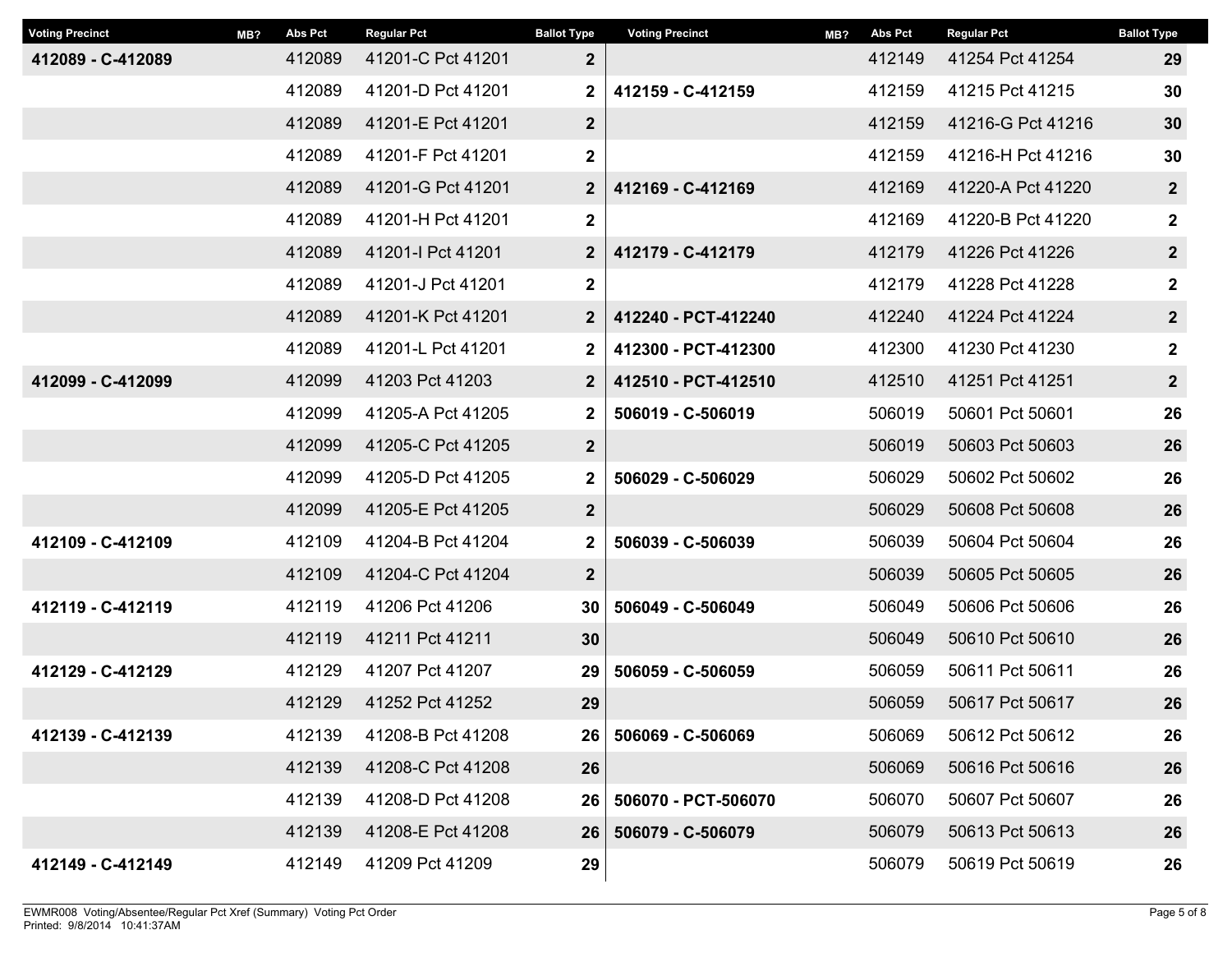| <b>Voting Precinct</b> | MB? | Abs Pct | <b>Regular Pct</b> | <b>Ballot Type</b> | <b>Voting Precinct</b> | MB?           | Abs Pct    | <b>Regular Pct</b> | <b>Ballot Type</b> |
|------------------------|-----|---------|--------------------|--------------------|------------------------|---------------|------------|--------------------|--------------------|
| 506089 - C-506089      |     | 506089  | 50620 Pct 50620    | 26                 | 610901 - M-610901      | Yes           | 610901     | 10917-B Pct 10917  | $\overline{2}$     |
|                        |     | 506089  | 50626 Pct 50626    | 26                 |                        | 610901<br>Yes |            | 10924-C Pct 10924  | $\mathbf 2$        |
| 506099 - C-506099      |     | 506099  | 50624 Pct 50624    | 26                 | 610902 - M-610902      | Yes           | 610902     | 10932-B Pct 10932  | $\mathbf 1$        |
|                        |     | 506099  | 50628 Pct 50628    | 26                 | 611203 - M-611203      | Yes           | 611203     | 11212 Pct 11212    | $\mathbf 2$        |
| 506109 - C-506109      |     | 506109  | 50625 Pct 50625    | 26                 |                        | <b>Yes</b>    | 611203     | 11222-B Pct 11222  | $\boldsymbol{2}$   |
|                        |     | 506109  | 50627 Pct 50627    | 26                 |                        | Yes           | 611203     | 11222-D Pct 11222  | $\mathbf 2$        |
| 506119 - C-506119      |     | 506119  | 50629 Pct 50629    | 26                 |                        | Yes           | 611203     | 11226-B Pct 11226  | $\boldsymbol{2}$   |
|                        |     | 506119  | 50630 Pct 50630    | 26                 |                        | Yes           | 611203     | 11226-C Pct 11226  | $\mathbf 2$        |
| 506129 - C-506129      |     | 506129  | 50631 Pct 50631    | 26                 |                        | Yes           | 611203     | 11226-E Pct 11226  | $\boldsymbol{2}$   |
|                        |     | 506129  | 50633 Pct 50633    | 26                 |                        | Yes           | 611203     | 11226-F Pct 11226  | $\mathbf{2}$       |
| 506139 - C-506139      |     | 506139  | 50635 Pct 50635    | 26                 | 611204 - M-611204      | Yes           | 611204     | 11226-A Pct 11226  | $\mathbf{3}$       |
|                        |     | 506139  | 50638 Pct 50638    | 26                 | 611205 - M-611205      | 611205<br>Yes |            | 11226-D Pct 11226  | 1                  |
| 506140 - PCT-506140    |     | 506140  | 50614 Pct 50614    | 26                 |                        | Yes           | 611205     | 11226-G Pct 11226  | $\mathbf 1$        |
| 506149 - C-506149      |     | 506149  | 50636 Pct 50636    | 26                 | 620401 - M-620401      | Yes           | 620401     | 20432-F Pct 20432  | $\overline{7}$     |
|                        |     | 506149  | 50637 Pct 50637    | 26                 | 620402 - M-620402      | <b>Yes</b>    | 620402     | 20432-G Pct 20432  | 8                  |
| 506150 - PCT-506150    |     | 506150  | 50615 Pct 50615    | 26                 | 620403 - M-620403      | Yes           | 620403     | 20452-C Pct 20452  | 6                  |
| 506159 - C-506159      |     | 506159  | 50639 Pct 50639    | 26                 | 620704 - M-620704      | Yes           | 620704     | 20719-A Pct 20719  | 10                 |
|                        |     | 506159  | 50641 Pct 50641    | 26                 |                        | Yes           | 620704     | 20719-B Pct 20719  | 10                 |
| 506400 - PCT-506400    |     | 506400  | 50640 Pct 50640    | 26                 | 620805 - M-620805      | Yes           | 620805     | 20821-A Pct 20821  | 11                 |
| 512169 - C-512169      |     | 512169  | 51209 Pct 51209    | 26                 | 620806 - M-620806      | Yes           | 620806     | 20822 Pct 20822    | 13                 |
|                        |     | 512169  | 51218 Pct 51218    | 26                 | 620907 - M-620907      | Yes           | 620907     | 20934-C Pct 20934  | 14                 |
|                        |     | 512169  | 51221 Pct 51221    | 26                 |                        | Yes           | 620907     | 20934-D Pct 20934  | 14                 |
| 512179 - C-512179      |     | 512179  | 51222 Pct 51222    | 26                 | 621208 - M-621208      |               | Yes 621208 | 21212-A Pct 21212  | $\mathbf{3}$       |
|                        |     | 512179  | 51232 Pct 51232    | 26                 | 621209 - M-621209      | Yes           | 621209     | 21212-B Pct 21212  | 16                 |
| 512230 - PCT-512230    |     | 512230  | 51223 Pct 51223    | 26                 |                        |               | Yes 621209 | 21212-C Pct 21212  | 16                 |
| 512340 - PCT-512340    |     | 512340  | 51234 Pct 51234    |                    | 26 621210 - M-621210   | Yes           | 621210     | 21229-A Pct 21229  | 17                 |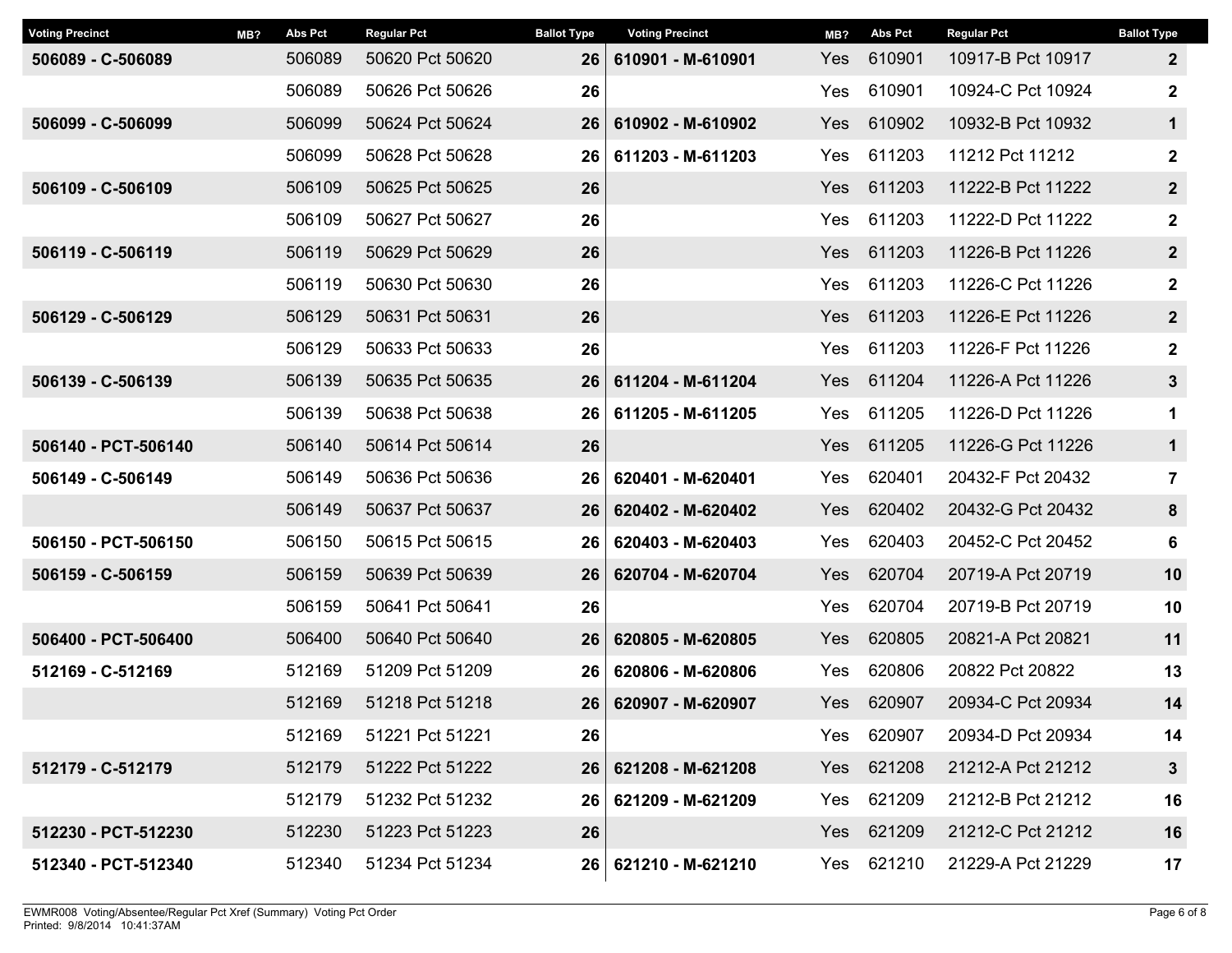| <b>Voting Precinct</b> | MB? | <b>Abs Pct</b> | <b>Regular Pct</b> | <b>Ballot Type</b> | <b>Voting Precinct</b> | MB? | <b>Abs Pct</b> | <b>Regular Pct</b> | <b>Ballot Type</b> |
|------------------------|-----|----------------|--------------------|--------------------|------------------------|-----|----------------|--------------------|--------------------|
| 621211 - M-621211      | Yes | 621211         | 21233-A Pct 21233  | 19                 |                        | Yes | 641211         | 41216-F Pct 41216  | 17                 |
| 621212 - M-621212      | Yes | 621212         | 21236-B Pct 21236  | 20                 | 641212 - M-641212      | Yes | 641212         | 41216-E Pct 41216  | 18                 |
| 621213 - M-621213      | Yes | 621213         | 21250 Pct 21250    | $\overline{2}$     | 641213 - M-641213      | Yes | 641213         | 41232 Pct 41232    | $\mathbf{3}$       |
| 621214 - M-621214      | Yes | 621214         | 21253-C Pct 21253  | 21                 |                        | Yes | 641213         | 41239 Pct 41239    | $\mathbf 3$        |
| 621215 - M-621215      | Yes | 621215         | 21254 Pct 21254    | 16                 |                        |     |                |                    |                    |
| 621216 - M-621216      | Yes | 621216         | 21255-B Pct 21255  | 22                 |                        |     |                |                    |                    |
| 640401 - M-640401      | Yes | 640401         | 40421 Pct 40421    | $\overline{7}$     |                        |     |                |                    |                    |
| 641202 - M-641202      | Yes | 641202         | 41201-A Pct 41201  | 27                 |                        |     |                |                    |                    |
| 641203 - M-641203      | Yes | 641203         | 41202 Pct 41202    | $\mathbf{2}$       |                        |     |                |                    |                    |
|                        | Yes | 641203         | 41253 Pct 41253    | $\mathbf 2$        |                        |     |                |                    |                    |
| 641204 - M-641204      | Yes | 641204         | 41204-A Pct 41204  | 28                 |                        |     |                |                    |                    |
|                        | Yes | 641204         | 41204-J Pct 41204  | 28                 |                        |     |                |                    |                    |
|                        | Yes | 641204         | 41208-A Pct 41208  | 28                 |                        |     |                |                    |                    |
| 641205 - M-641205      | Yes | 641205         | 41204-D Pct 41204  | 26                 |                        |     |                |                    |                    |
|                        | Yes | 641205         | 41210 Pct 41210    | 26                 |                        |     |                |                    |                    |
| 641206 - M-641206      | Yes | 641206         | 41204-E Pct 41204  | $\mathbf 1$        |                        |     |                |                    |                    |
| 641207 - M-641207      | Yes | 641207         | 41204-F Pct 41204  | 27                 |                        |     |                |                    |                    |
|                        | Yes | 641207         | 41204-G Pct 41204  | 27                 |                        |     |                |                    |                    |
|                        | Yes | 641207         | 41204-H Pct 41204  | 27                 |                        |     |                |                    |                    |
|                        | Yes | 641207         | 41204-I Pct 41204  | 27                 |                        |     |                |                    |                    |
| 641208 - M-641208      | Yes | 641208         | 41205-B Pct 41205  | 29                 |                        |     |                |                    |                    |
|                        | Yes | 641208         | 41220-C Pct 41220  | 29                 |                        |     |                |                    |                    |
| 641209 - M-641209      | Yes | 641209         | 41216-A Pct 41216  | 31                 |                        |     |                |                    |                    |
| 641210 - M-641210      | Yes | 641210         | 41216-B Pct 41216  | 32                 |                        |     |                |                    |                    |
|                        | Yes | 641210         | 41216-D Pct 41216  | 32                 |                        |     |                |                    |                    |
| 641211 - M-641211      | Yes | 641211         | 41216-C Pct 41216  | 17                 |                        |     |                |                    |                    |